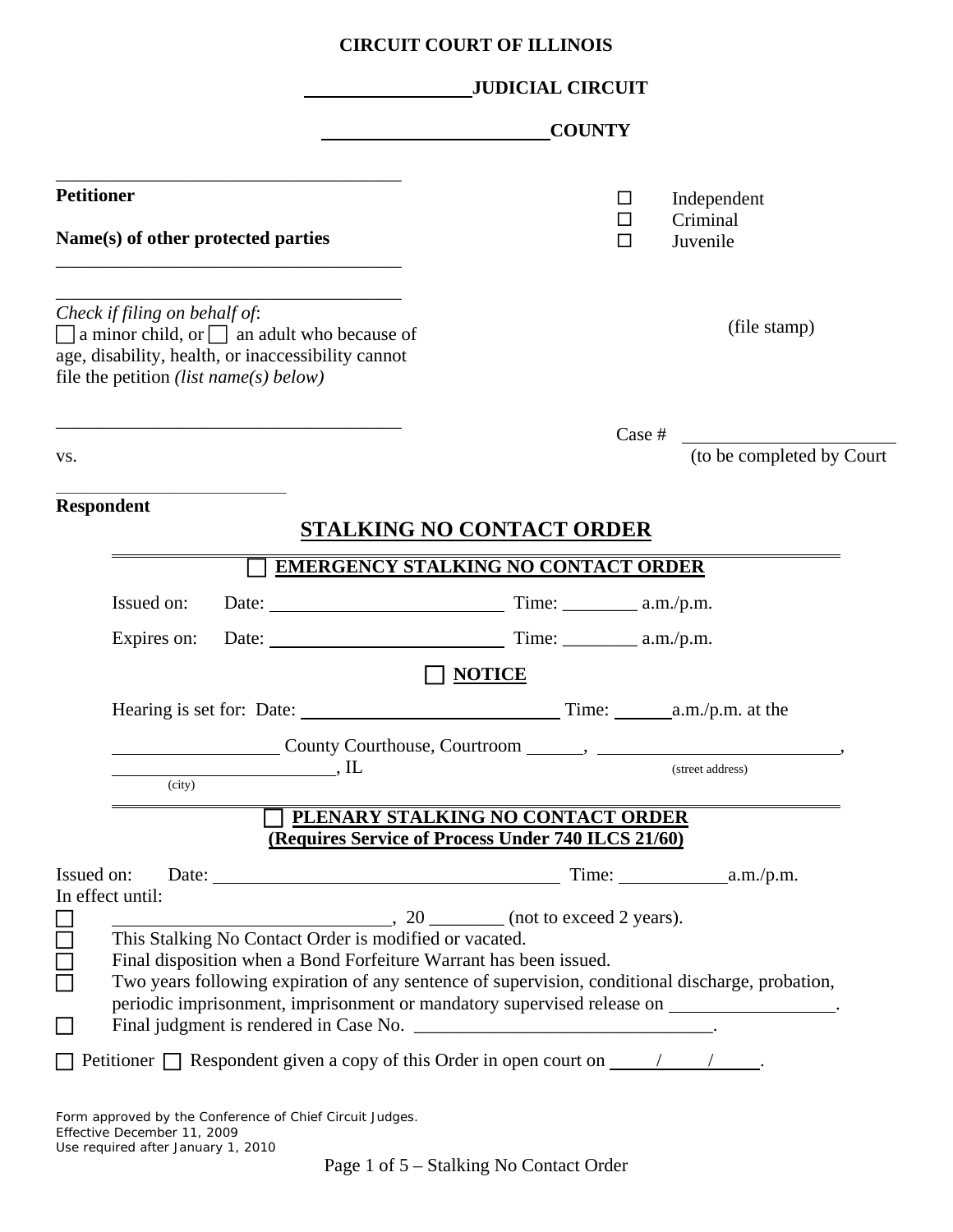# **PETITIONER INFORMATION**

| (Street/P.O. Box)                                                                                                                                                                                           | (City)                                                          | (State) | (Zip Code)       |
|-------------------------------------------------------------------------------------------------------------------------------------------------------------------------------------------------------------|-----------------------------------------------------------------|---------|------------------|
| Disclosure of Petitioner's and/or protected party'(s) address would risk further harm.<br>The address listed above is Petitioner's and/or protected party'(s) alternative address for service<br>of notice. |                                                                 |         |                  |
| Other protected persons (persons to be included in the Stalking No Contact Order), in addition to<br>the Petitioner are:                                                                                    |                                                                 |         |                  |
| (Street/P.O. Box)                                                                                                                                                                                           | (City)                                                          | (State) | (Zip Code)       |
| Address: _____<br>(Street/P.O. Box)                                                                                                                                                                         | (City)                                                          | (State) | (Zip Code)       |
|                                                                                                                                                                                                             |                                                                 |         |                  |
|                                                                                                                                                                                                             | <b>RESPONDENT INFORMATION</b>                                   |         |                  |
|                                                                                                                                                                                                             | (if known)                                                      | DOB:    |                  |
| Sex: Male Female Race: _______ Height: _______ Weight: ________                                                                                                                                             |                                                                 |         |                  |
|                                                                                                                                                                                                             |                                                                 |         |                  |
|                                                                                                                                                                                                             |                                                                 |         |                  |
|                                                                                                                                                                                                             |                                                                 |         | (last 4 numbers) |
|                                                                                                                                                                                                             |                                                                 |         |                  |
|                                                                                                                                                                                                             | (number-optional) (e.g. passport #, military serial # or other) |         |                  |
|                                                                                                                                                                                                             |                                                                 |         |                  |
| $\Box$ Home Address: $\Box$<br>(Street/P.O. Box)                                                                                                                                                            | (City)                                                          | (State) | (Zip)            |
|                                                                                                                                                                                                             |                                                                 |         |                  |
| $\Box$ Work Address:                                                                                                                                                                                        |                                                                 |         |                  |
| (Street/P.O. Box)                                                                                                                                                                                           | $\overline{\text{(City)}}$                                      |         | (State)<br>(Zip) |
|                                                                                                                                                                                                             |                                                                 |         |                  |
|                                                                                                                                                                                                             |                                                                 |         |                  |
| $\Box$ Respondent's address is unknown                                                                                                                                                                      |                                                                 |         |                  |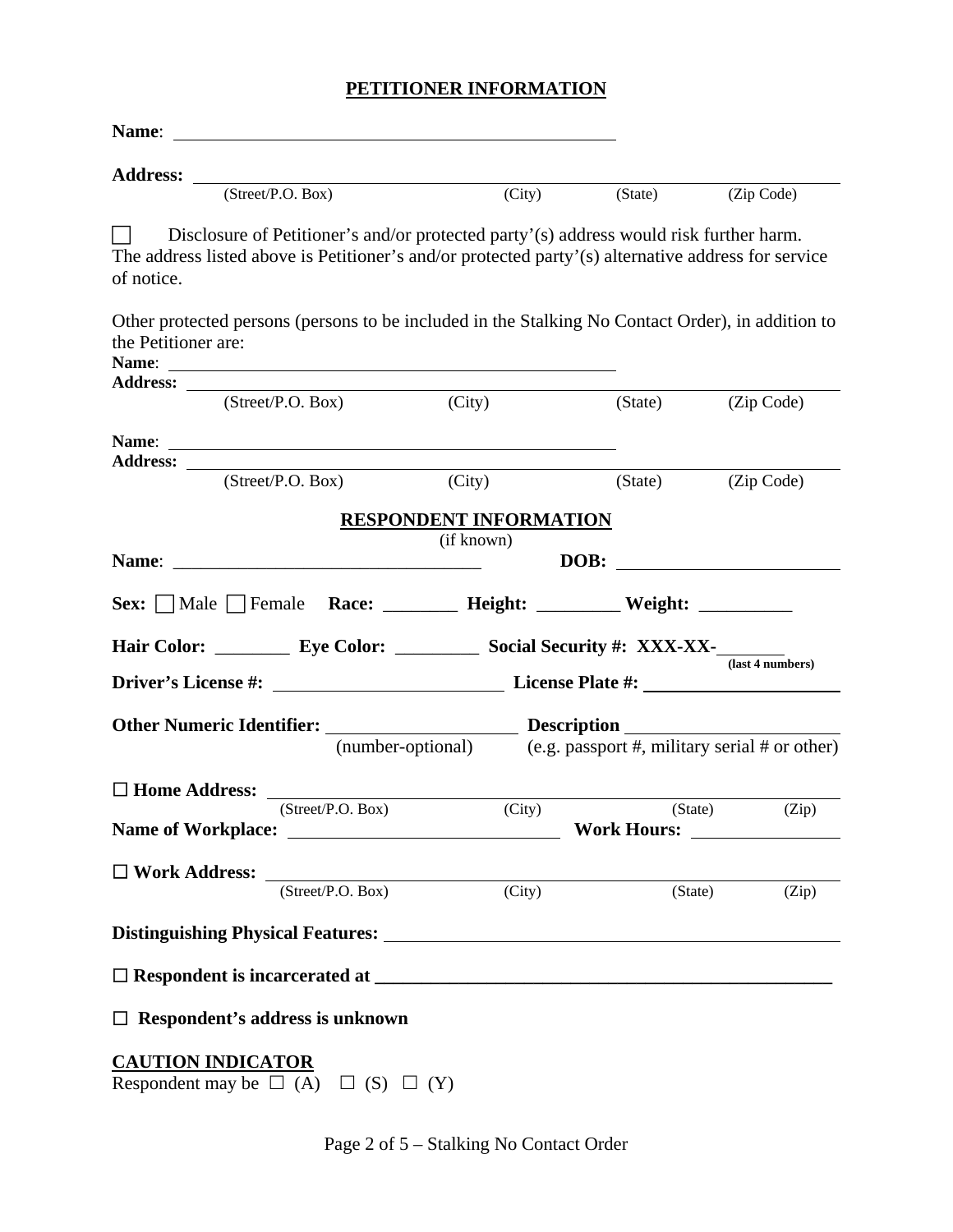## **NOTICE TO RESPONDENT**

#### ANY KNOWING VIOLATION OF A STALKING NO CONTACT ORDER IS A CLASS A MISDEMEANOR. ANY SECOND OR SUBSEQUENT VIOLATION IS A CLASS 4 FELONY.

#### **NOTICE TO LAW ENFORCEMENT AGENCIES AND OFFICERS**

Any law enforcement officer may make an arrest without warrant if the officer has probable cause to believe that the person has committed or is committing a violation of a stalking no contact order. 740 ILCS 21/130 (a)

#### **FINDINGS [Emergency Order]**

**The Court** finds that good cause exists for granting the remedy regardless of prior service of process or notice upon the Respondent, because the harm which that remedy is intended to prevent would be likely to occur if Respondent were given any prior notice or greater notice than was given, of Petitioner's efforts to obtain judicial relief.

#### **FINDINGS [Jurisdiction]**

The court finds that Respondent:

has been served with process and notice pursuant to statute.

has entered an appearance in this case.

 is present in court, in person, and/or with counsel, is in default. has filed an answer.

Finding that Petitioner has diligently attempted to complete service of process, has not been able to serve Respondent, and has given notice by publication (service completed 30 days after the first of three publication notices) Reasonable efforts to accomplish actual service has been shown by evidence or affidavit (740 ILCS 21/60 (c)).

## **FINDINGS [General]**

In granting the following remedies, the Court has considered all relevant factors, including but not limited to the nature, severity and impact on the Petitioner of Respondent's two or more acts of following, monitoring, observing, surveilling, threatening, communicating or interfering or damaging property or pets of Petitioner, including Respondent's concealment of his/her location in order to evade service of process or notice, and the likelihood of danger of future acts of following, monitoring, observing, surveilling, threatening, communicating or interfering or damaging property or pets of the party to be protected.

The Court further finds that:

- Venue is proper (740 ILCS 21/55).<br>Upon examination of the Verified F Upon examination of the Verified Petition, Petitioner under oath, and other evidence, Petitioner is a victim of two or more acts of following, monitoring, observing, surveilling, threatening, communicating, or inferring or damaging to property or pets by Respondent.
- The victim is unable to bring this Petition on his/her own behalf due to age, health, disability, or inaccessibility (740 ILCS 21/15(b)).
- Page 3 of 5 Stalking No Contact Order The parties stipulate to a factual basis for the issuance of a Stalking No Contact Order.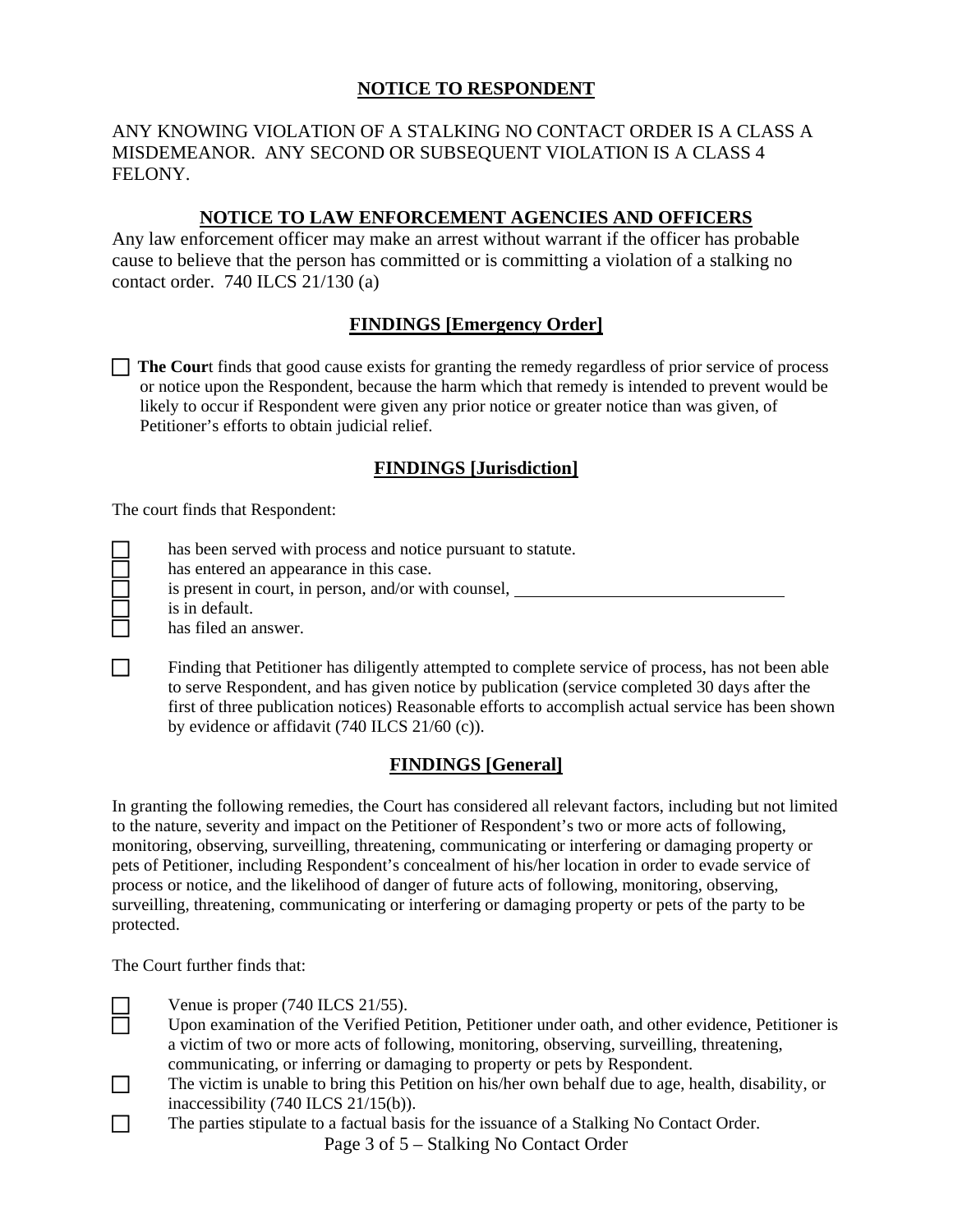#### **IT IS ORDERED THAT:**

- 1. Respondent is prohibited from threatening to commit or committing stalking personally or through third party.
- 2.  $\Box$  That the Respondent may not contact the Petitioner in any way, directly, indirectly or through third parties, including, but not limited to, phone, written notes, mail, email, or fax.
- 3.  $\Box$  That the Respondent be ordered to stay at least  $\Box$  feet away from the Petitioner, and Petitioner's residence, school, daycare, employment and any other specified place. That Respondent be prohibited from entering or remaining at the Petitioner's:

| place of residence, located at |  |
|--------------------------------|--|
|                                |  |

 place(s) of employment, located at  $\overline{a}$ 

school(s) or daycare(s), located at \_\_\_\_\_\_

 $\Box$  and any of the following specified places, when Petitioner is present:

4. Respondent is prohibited from possessing a Firearms Owners Identification Card, or possessing or buying firearms.

 $5. \qquad \Box$  Other injunctive relief as follows:

If petitioner is requesting costs and/or attorney fees, petitioner shall file a motion and itemized bills and invoices within 30 days of this order.

This order can be extended upon notice filed in the office of the Clerk of this Court and a hearing held **prior to the expiration of this Order**. NOTE: To ensure adequate time for a hearing, it is recommended that Petitioner seek an extension at least 3 weeks prior to the expiration of this order.

 JUDGE I hereby certify that this is a true and correct copy of the original Order on file with the court.

 Clerk of the Circuit Court of (Seal of the Clerk of Circuit Court) **County**, IL Date: cc:  $\Box$  Petitioner  $\Box$  Respondent  $\Box$  Counsel of Record  $\Box$  Sheriff  $\Box$  Advocate  $\Box$  Jail  $\Box$  S/A

Page 4 of 5 – Stalking No Contact Order